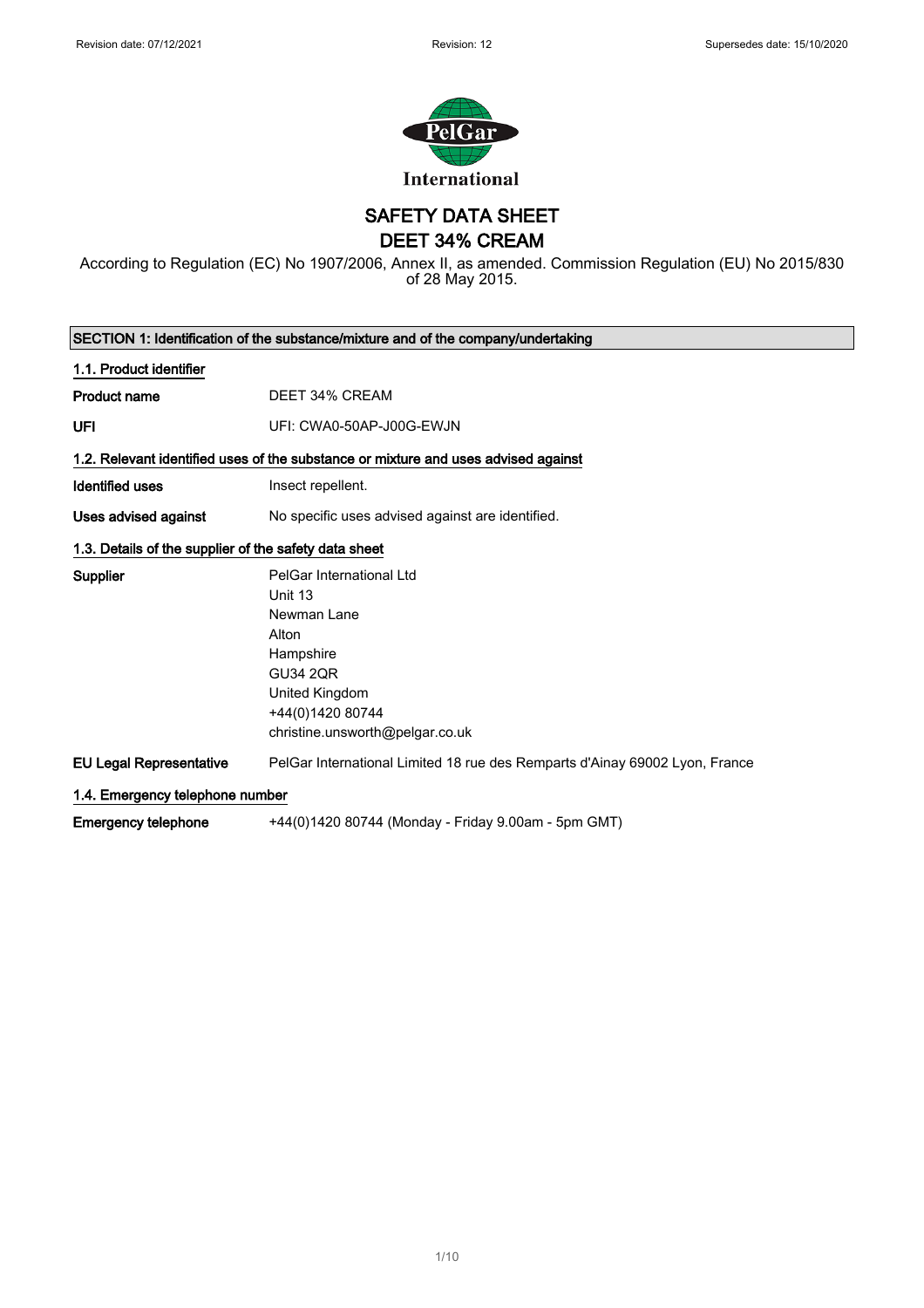| National emergency telephone Austria: +43 1 406 43 43 |  |  |
|-------------------------------------------------------|--|--|
|-------------------------------------------------------|--|--|

| number | Belgium: 070 245 245                                                    |
|--------|-------------------------------------------------------------------------|
|        | Bulgaria: +359 2 9154 233                                               |
|        | Croatia: +3851 2348 342                                                 |
|        | <b>Cyprus: 1401</b>                                                     |
|        | Czech Republic: +420 224 919 293, +420 224 915 402                      |
|        | Denmark: +45 8212 1212                                                  |
|        | Estonia: 16662                                                          |
|        | Finland: 0800 147 111                                                   |
|        | France: +33 (0) 145 42 59 59                                            |
|        | Germany: +44 (0)1420 80744 (9am-5pm Monday- Friday GMT)                 |
|        | Greece: (0030) 2107793777                                               |
|        | Hungary: +36-80-201-199                                                 |
|        | Iceland: (+354) 543 1000 / 112                                          |
|        | Ireland: Members of Public: +353 (01) 809 2166. (8am-10pm daily)        |
|        | Ireland: Healthcare Professionals: +353 (01) 809 2566 (24 hour service) |
|        | Italy: 0382-24444                                                       |
|        | Latvia: +371 67042473                                                   |
|        | Liechtenstein: +44 (0)1420 80744 (9am-5pm Monday- Friday GMT)           |
|        | Lithuania: +370 (85) 2362052                                            |
|        | Luxembourg: 8002 5500                                                   |
|        | Malta: +44 (0)1420 80744 (9am-5pm Monday- Friday GMT)                   |
|        | Netherlands: +31(0)30 274 8888 Healthcare Professionals only            |
|        | Norway: 22 59 13 00                                                     |
|        | Poland: +44 (0)1420 80744 (9am-5pm Monday- Friday GMT)                  |
|        | Portugal: +351 800 250 250                                              |
|        | Romania: +40213183606                                                   |
|        | Slovakia: +421 2 5477 4166                                              |
|        | Slovenia: 112                                                           |
|        | Spain: +34 91 562 04 20                                                 |
|        | Sweden: 112 - Begär Giftinformation                                     |

## SECTION 2: Hazards identification

| 2.1. Classification of the substance or mixture |                                                                                                                                                     |
|-------------------------------------------------|-----------------------------------------------------------------------------------------------------------------------------------------------------|
| Classification (EC 1272/2008)                   |                                                                                                                                                     |
| <b>Physical hazards</b>                         | Not Classified                                                                                                                                      |
| <b>Health hazards</b>                           | Skin Irrit. 2 - H315 Eye Irrit. 2 - H319                                                                                                            |
| <b>Environmental hazards</b>                    | Aquatic Chronic 3 - H412                                                                                                                            |
| Human health                                    | The product is irritating to eyes and skin.                                                                                                         |
| Environmental                                   | The product contains a substance which is harmful to aquatic organisms and which may<br>cause long-term adverse effects in the aquatic environment. |
| 2.2. Label elements                             |                                                                                                                                                     |
| <b>Hazard pictograms</b>                        |                                                                                                                                                     |



Signal word Warning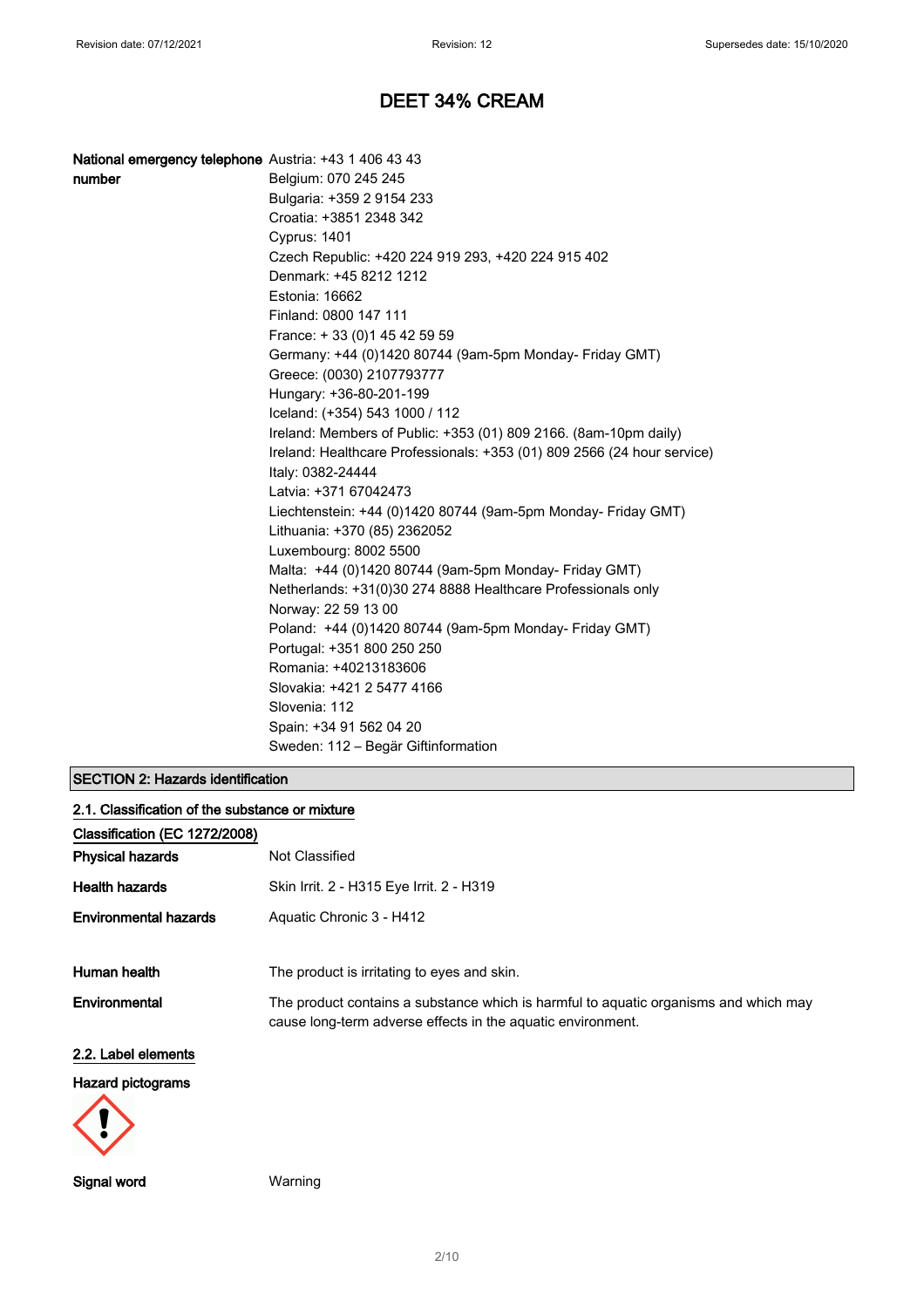| <b>Hazard statements</b>          | H315 Causes skin irritation.<br>H319 Causes serious eye irritation.<br>H412 Harmful to aquatic life with long lasting effects.                                                                                                                                                                                                                                                                                                                                                                                   |
|-----------------------------------|------------------------------------------------------------------------------------------------------------------------------------------------------------------------------------------------------------------------------------------------------------------------------------------------------------------------------------------------------------------------------------------------------------------------------------------------------------------------------------------------------------------|
| <b>Precautionary statements</b>   | P273 Avoid release to the environment.<br>P262 Do not get in eyes.<br>P280 Wear protective gloves.<br>P305+P351+P338 IF IN EYES: Rinse cautiously with water for several minutes. Remove<br>contact lenses, if present and easy to do. Continue rinsing.<br>P332+P313 If skin irritation occurs: Get medical advice/ attention.<br>P337+P313 If eye irritation persists: Get medical advice/attention.<br>P391 Collect spillage.<br>P501 Dispose of contents/ container in accordance with national regulations. |
| Supplemental label<br>information | Use of protective gloves is recommended for Professional users only                                                                                                                                                                                                                                                                                                                                                                                                                                              |
| UFI                               | UFI: CWA0-50AP-J00G-EWJN                                                                                                                                                                                                                                                                                                                                                                                                                                                                                         |

2.3. Other hazards

SECTION 3: Composition/information on ingredients

## 3.2. Mixtures

| DIETHYL-M-TOLUAMIDE (DEET)                                                                                                                                                                                                                                                                                                                                                                             |                      | 34%      |
|--------------------------------------------------------------------------------------------------------------------------------------------------------------------------------------------------------------------------------------------------------------------------------------------------------------------------------------------------------------------------------------------------------|----------------------|----------|
| CAS number: 134-62-3                                                                                                                                                                                                                                                                                                                                                                                   | EC number: 205-149-7 |          |
| Classification<br>Acute Tox. 4 - H302<br>Skin Irrit. 2 - H315<br>Eye Irrit. 2 - H319<br>Aquatic Chronic 3 - H412                                                                                                                                                                                                                                                                                       |                      |          |
| Euxyl PE9010<br>CAS number: -                                                                                                                                                                                                                                                                                                                                                                          |                      | $1 - 5%$ |
| Classification<br>Acute Tox. 4 - H302<br>Eye Dam. 1 - H318                                                                                                                                                                                                                                                                                                                                             |                      |          |
| Simulsol 58<br>CAS number: -                                                                                                                                                                                                                                                                                                                                                                           |                      | $1 - 5%$ |
| Classification<br>Acute Tox. 4 - H302<br>Eye Dam. 1 - H318                                                                                                                                                                                                                                                                                                                                             |                      |          |
| <b>CARBOPOL ULTREZ-21</b><br>CAS number: -                                                                                                                                                                                                                                                                                                                                                             | EC number: 203-806-2 | $<$ 1%   |
| Classification<br>$\overline{1}$ $\overline{1}$ $\overline{2}$ $\overline{1}$ $\overline{2}$ $\overline{1}$ $\overline{2}$ $\overline{1}$ $\overline{2}$ $\overline{3}$ $\overline{1}$ $\overline{2}$ $\overline{3}$ $\overline{1}$ $\overline{2}$ $\overline{3}$ $\overline{1}$ $\overline{2}$ $\overline{3}$ $\overline{3}$ $\overline{4}$ $\overline{2}$ $\overline{3}$ $\overline{3}$ $\overline{$ |                      |          |

Eye Irrit. 2 - H319 Aquatic Chronic 3 - H412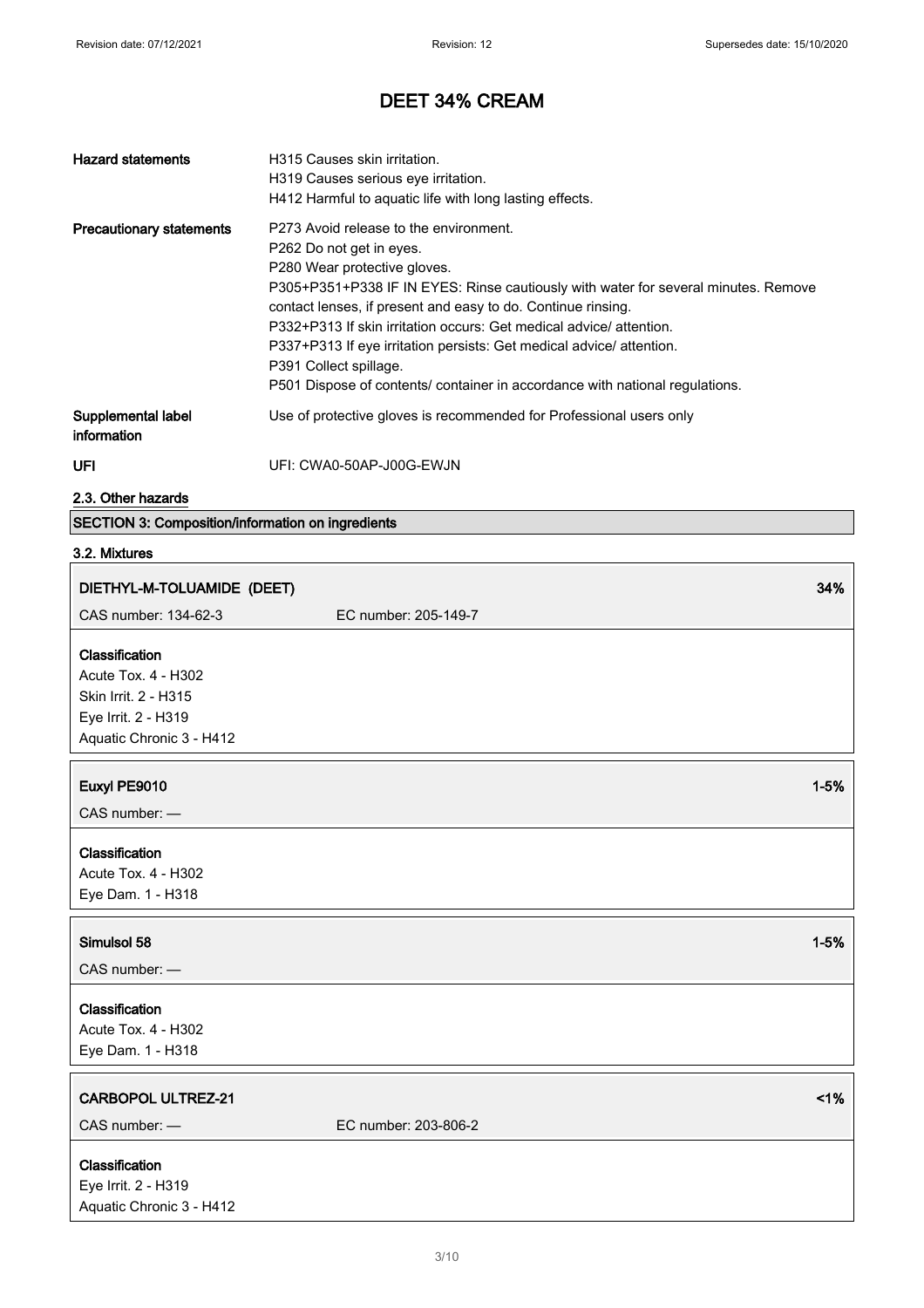| Pyrethrum 50% Pale Extract (Chrysanthemum<br>and mature flowers of Tanacetum cinerariifolium obtained<br>with supercritical carbondioxide)                       | $<$ 1%<br>cinerariaefolium extract in Petroleum Distillates - from open                                                                          |
|------------------------------------------------------------------------------------------------------------------------------------------------------------------|--------------------------------------------------------------------------------------------------------------------------------------------------|
| CAS number: 89997-63-7                                                                                                                                           | EC number: 289-699-3                                                                                                                             |
| M factor (Acute) = $100$                                                                                                                                         | M factor (Chronic) = 100                                                                                                                         |
| Classification<br>Acute Tox. 4 - H302<br>Acute Tox. 4 - H332<br>Skin Sens. 1B - H317<br>Asp. Tox. 1 - H304<br>Aquatic Acute 1 - H400<br>Aquatic Chronic 1 - H410 |                                                                                                                                                  |
| <b>VERSENE NA2</b><br>CAS number: 6381-92-6                                                                                                                      | 1%<br>EC number: 205-358-3                                                                                                                       |
| Classification<br>Acute Tox. 4 - H332                                                                                                                            |                                                                                                                                                  |
| <b>Butyl Hydroxy Toluene</b>                                                                                                                                     | 1%                                                                                                                                               |
| CAS number: 128-37-0                                                                                                                                             | EC number: 204-881-4                                                                                                                             |
| M factor (Acute) = $1$                                                                                                                                           | M factor (Chronic) = $1$                                                                                                                         |
| Classification<br>Aquatic Acute 1 - H400<br>Aquatic Chronic 1 - H410                                                                                             |                                                                                                                                                  |
|                                                                                                                                                                  | The full text for all hazard statements is displayed in Section 16.                                                                              |
| <b>SECTION 4: First aid measures</b>                                                                                                                             |                                                                                                                                                  |
| 4.1. Description of first aid measures                                                                                                                           |                                                                                                                                                  |
| Inhalation                                                                                                                                                       | Get medical attention if any discomfort continues. In the event of any sensitisation symptoms<br>developing, ensure further exposure is avoided. |
| Ingestion                                                                                                                                                        | If feeling unwell, seek medical attention.                                                                                                       |
| Skin contact                                                                                                                                                     | If skin irritation occurs wash with soap and water. Get medical attention if symptoms are                                                        |

severe or persist after washing. Eye contact Rinse immediately with plenty of water, also under the eyelids, for at least 15 minutes.

Remove contact lenses, if present, after the first minutes, then continue rinsing eye. Get medical attention if irritation persists.

### 4.2. Most important symptoms and effects, both acute and delayed

### 4.3. Indication of any immediate medical attention and special treatment needed

## SECTION 5: Firefighting measures

## 5.1. Extinguishing media

Suitable extinguishing media Extinguish with alcohol-resistant foam, carbon dioxide or dry powder.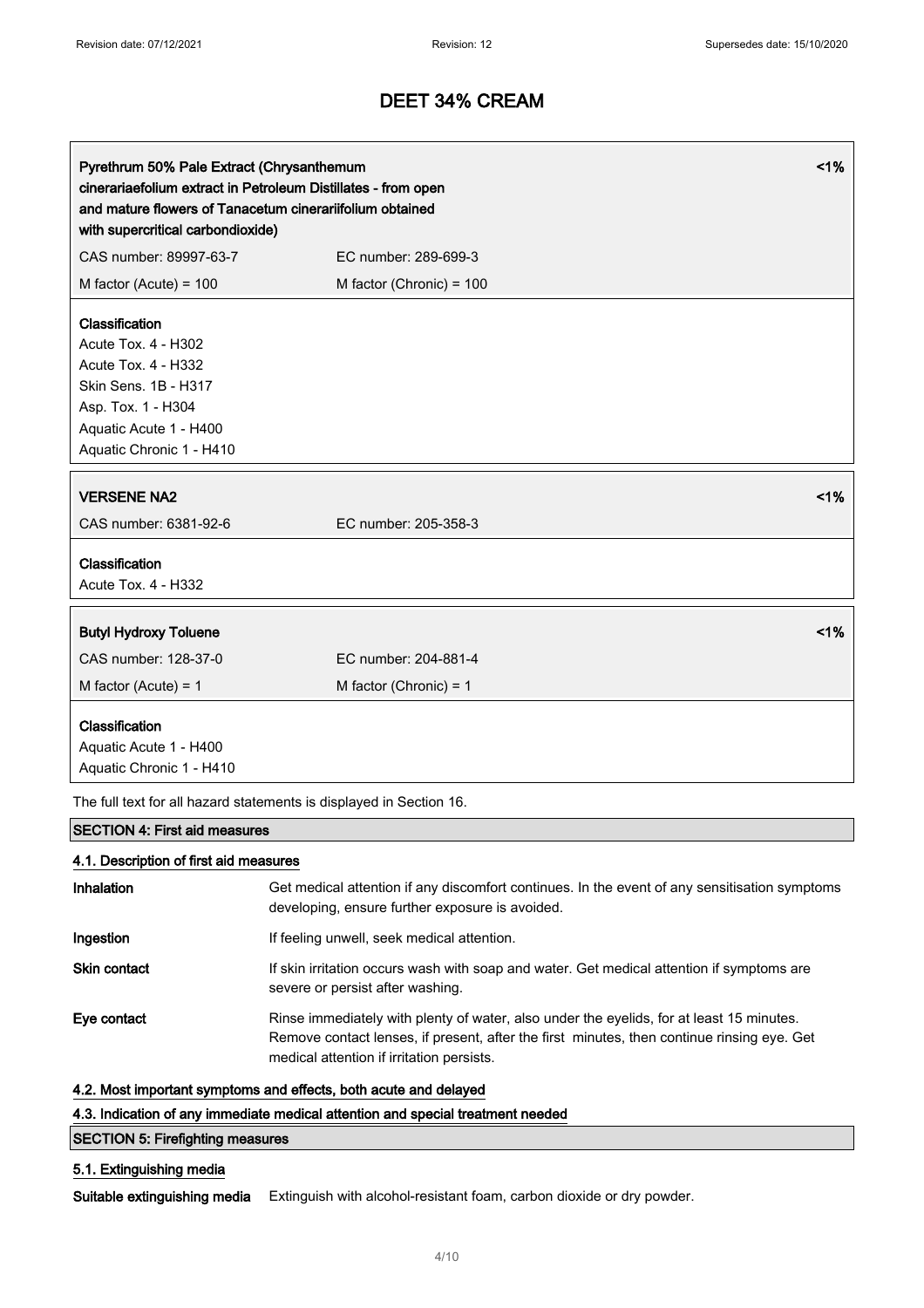# 5.2. Special hazards arising from the substance or mixture Specific hazards Not known. Hazardous combustion products Does not decompose when used and stored as recommended. 5.3. Advice for firefighters Protective actions during firefighting Use protective clothing and breathing equipment appropriate for the surrounding fire. Special protective equipment for firefighters Wear positive-pressure self-contained breathing apparatus (SCBA) and appropriate protective clothing. SECTION 6: Accidental release measures 6.1. Personal precautions, protective equipment and emergency procedures **Personal precautions** Avoid contact with eyes. 6.2. Environmental precautions Environmental precautions Avoid the spillage or runoff entering drains, sewers or watercourses. 6.3. Methods and material for containment and cleaning up Methods for cleaning up Collect and place in suitable waste disposal containers and seal securely. 6.4. Reference to other sections SECTION 7: Handling and storage 7.1. Precautions for safe handling Usage precautions Mo specific recommendations. 7.2. Conditions for safe storage, including any incompatibilities Storage precautions Keep only in the original container. Storage class General storage 7.3. Specific end use(s) Specific end use(s) The identified uses for this product are detailed in Section 1.2. Usage description **Insect Repellent** SECTION 8: Exposure controls/Personal protection

#### 8.1. Control parameters

#### Occupational exposure limits

### Butyl Hydroxy Toluene

Short-term exposure limit (15-minute): 30 mg/m<sup>3</sup>

#### 8.2. Exposure controls

#### Protective equipment



Eye/face protection Eyewear complying with an approved standard should be worn if a risk assessment indicates eye contact is possible.

Hand protection Suitable chemical resistant gloves are recommended for professional users.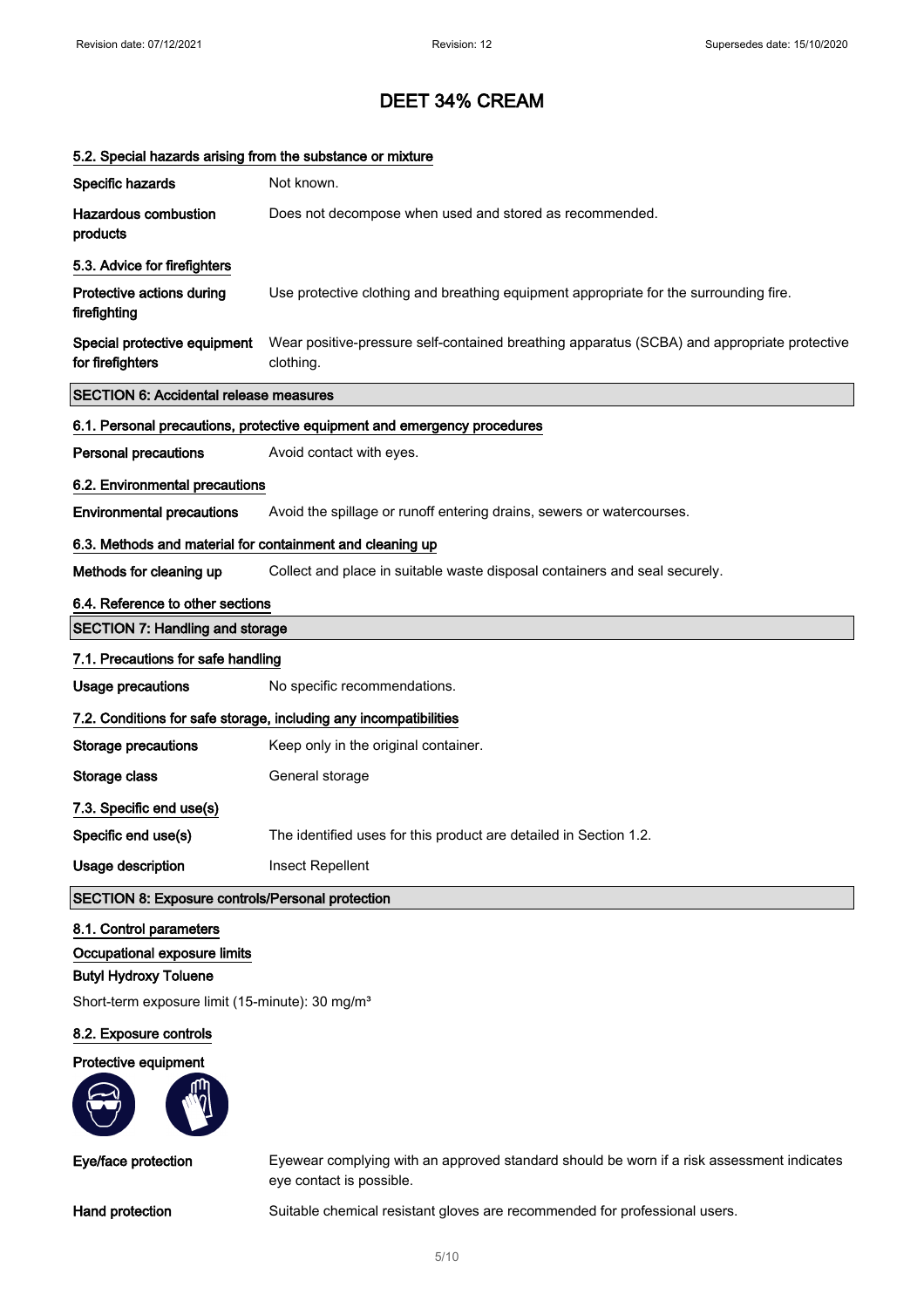| <b>SECTION 9: Physical and chemical properties</b> |  |  |  |
|----------------------------------------------------|--|--|--|
|----------------------------------------------------|--|--|--|

| 9.1. Information on basic physical and chemical properties |                                                                     |  |
|------------------------------------------------------------|---------------------------------------------------------------------|--|
| Appearance                                                 | Cream                                                               |  |
| Colour                                                     | White.                                                              |  |
| Odour                                                      | Slight.                                                             |  |
| <b>Odour threshold</b>                                     | No information available.                                           |  |
| pH                                                         | No information available.                                           |  |
| <b>Melting point</b>                                       | No information available.                                           |  |
| Initial boiling point and range                            | ≥95 Deg C                                                           |  |
| Flash point                                                | No information available.                                           |  |
| <b>Evaporation rate</b>                                    | No information available.                                           |  |
| <b>Evaporation factor</b>                                  | No information available.                                           |  |
| Flammability (solid, gas)                                  | No information available.                                           |  |
| Upper/lower flammability or<br>explosive limits            | No information available.                                           |  |
| Other flammability                                         | No information available.                                           |  |
| Vapour pressure                                            | No information available.                                           |  |
| Vapour density                                             | No information available.                                           |  |
| <b>Relative density</b>                                    | No information available.                                           |  |
| <b>Bulk density</b>                                        | No information available.                                           |  |
| Solubility(ies)                                            | No information available.                                           |  |
| <b>Partition coefficient</b>                               | No information available.                                           |  |
| Auto-ignition temperature                                  | No information available.                                           |  |
| <b>Decomposition Temperature</b>                           | No information available.                                           |  |
| <b>Viscosity</b>                                           | No information available.                                           |  |
| <b>Explosive properties</b>                                | No information available.                                           |  |
| <b>Oxidising properties</b>                                | Not oxidising.                                                      |  |
| 9.2. Other information                                     |                                                                     |  |
| <b>SECTION 10: Stability and reactivity</b>                |                                                                     |  |
| 10.1. Reactivity                                           |                                                                     |  |
| Reactivity                                                 | There are no known reactivity hazards associated with this product. |  |
| 10.2. Chemical stability                                   |                                                                     |  |
| <b>Stability</b>                                           | Stable at normal ambient temperatures and when used as recommended. |  |
| 10.3. Possibility of hazardous reactions                   |                                                                     |  |
| Possibility of hazardous<br>reactions                      | Not known. No potentially hazardous reactions known.                |  |
| 10.4. Conditions to avoid                                  |                                                                     |  |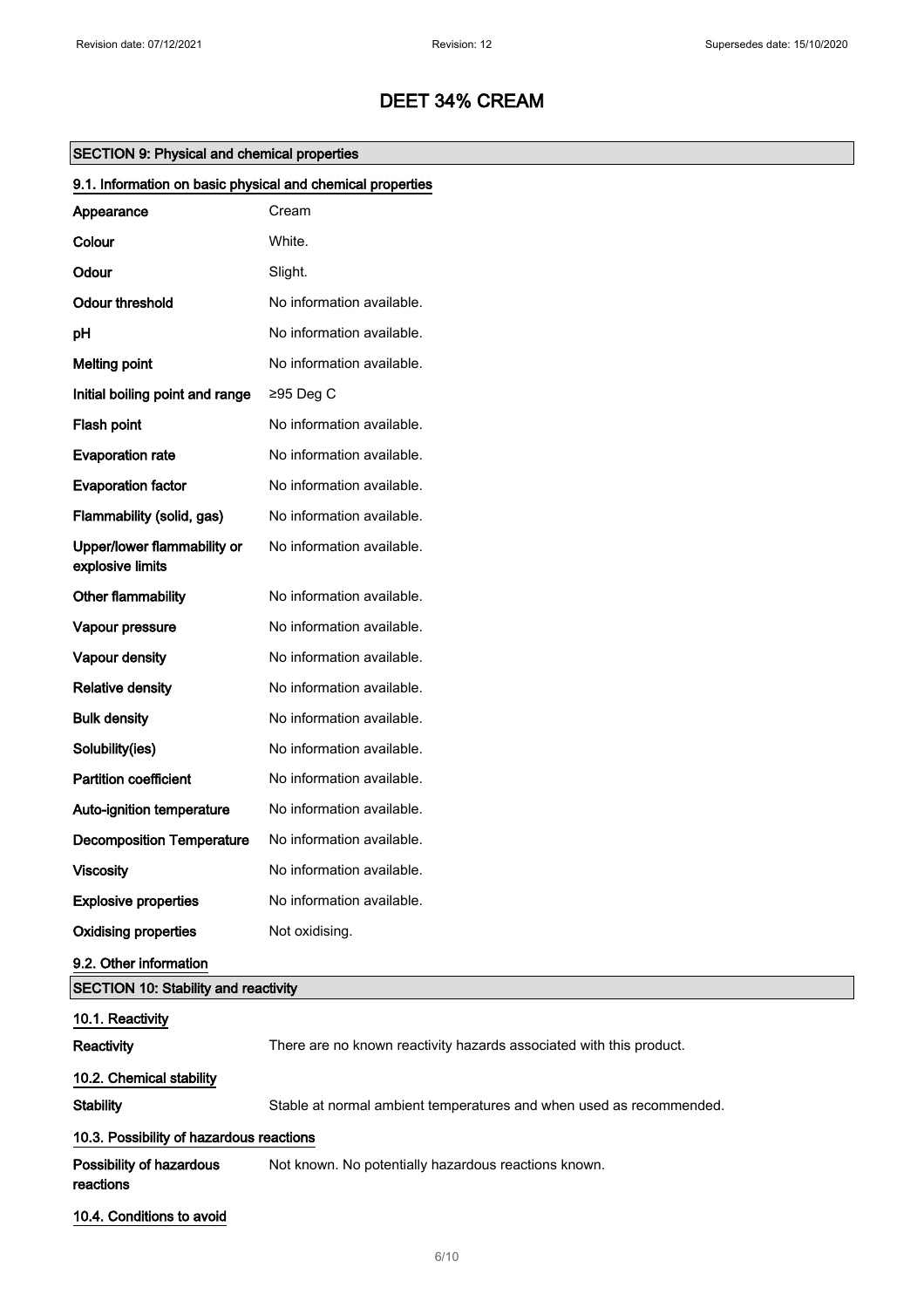| <b>Conditions to avoid</b>                                          | Not known.                                                                                                          |  |
|---------------------------------------------------------------------|---------------------------------------------------------------------------------------------------------------------|--|
| 10.5. Incompatible materials                                        |                                                                                                                     |  |
| <b>Materials to avoid</b>                                           | No specific material or group of materials is likely to react with the product to produce a<br>hazardous situation. |  |
| 10.6. Hazardous decomposition products                              |                                                                                                                     |  |
| Hazardous decomposition<br>products                                 | Not known.                                                                                                          |  |
| <b>SECTION 11: Toxicological information</b>                        |                                                                                                                     |  |
| 11.1. Information on toxicological effects                          |                                                                                                                     |  |
| Acute toxicity - oral                                               |                                                                                                                     |  |
| Notes (oral LD <sub>50</sub> )                                      | Based on available data the classification criteria are not met.                                                    |  |
| ATE oral (mg/kg)                                                    | 4,551.58                                                                                                            |  |
| Acute toxicity - dermal                                             |                                                                                                                     |  |
| Notes (dermal LD <sub>50</sub> )                                    | Based on available data the classification criteria are not met.                                                    |  |
| Acute toxicity - inhalation<br>Notes (inhalation LC <sub>50</sub> ) | Based on available data the classification criteria are not met.                                                    |  |
| Skin corrosion/irritation                                           |                                                                                                                     |  |
| Skin corrosion/irritation                                           | Irritating to skin.                                                                                                 |  |
| Animal data                                                         | Irritating.                                                                                                         |  |
| Serious eye damage/irritation                                       |                                                                                                                     |  |
| Serious eye damage/irritation                                       | Causes serious eye irritation.                                                                                      |  |
| <b>Respiratory sensitisation</b>                                    |                                                                                                                     |  |
| Respiratory sensitisation                                           | Based on available data the classification criteria are not met.                                                    |  |
| <b>Skin sensitisation</b>                                           |                                                                                                                     |  |
| <b>Skin sensitisation</b>                                           | Based on available data the classification criteria are not met.                                                    |  |
| Germ cell mutagenicity                                              |                                                                                                                     |  |
| Genotoxicity - in vitro                                             | Based on available data the classification criteria are not met.                                                    |  |
| Carcinogenicity                                                     |                                                                                                                     |  |
| Carcinogenicity                                                     | Based on available data the classification criteria are not met.                                                    |  |
| <b>IARC carcinogenicity</b>                                         | None of the ingredients are listed or exempt.                                                                       |  |
| <b>Reproductive toxicity</b>                                        |                                                                                                                     |  |
| Reproductive toxicity - fertility                                   | Based on available data the classification criteria are not met.                                                    |  |
| Reproductive toxicity -<br>development                              | Based on available data the classification criteria are not met.                                                    |  |
| Specific target organ toxicity - single exposure                    |                                                                                                                     |  |
| STOT - single exposure                                              | Not classified as a specific target organ toxicant after a single exposure.                                         |  |
| Specific target organ toxicity - repeated exposure                  |                                                                                                                     |  |
| <b>STOT - repeated exposure</b>                                     | Not classified as a specific target organ toxicant after repeated exposure.                                         |  |
| <b>Aspiration hazard</b>                                            |                                                                                                                     |  |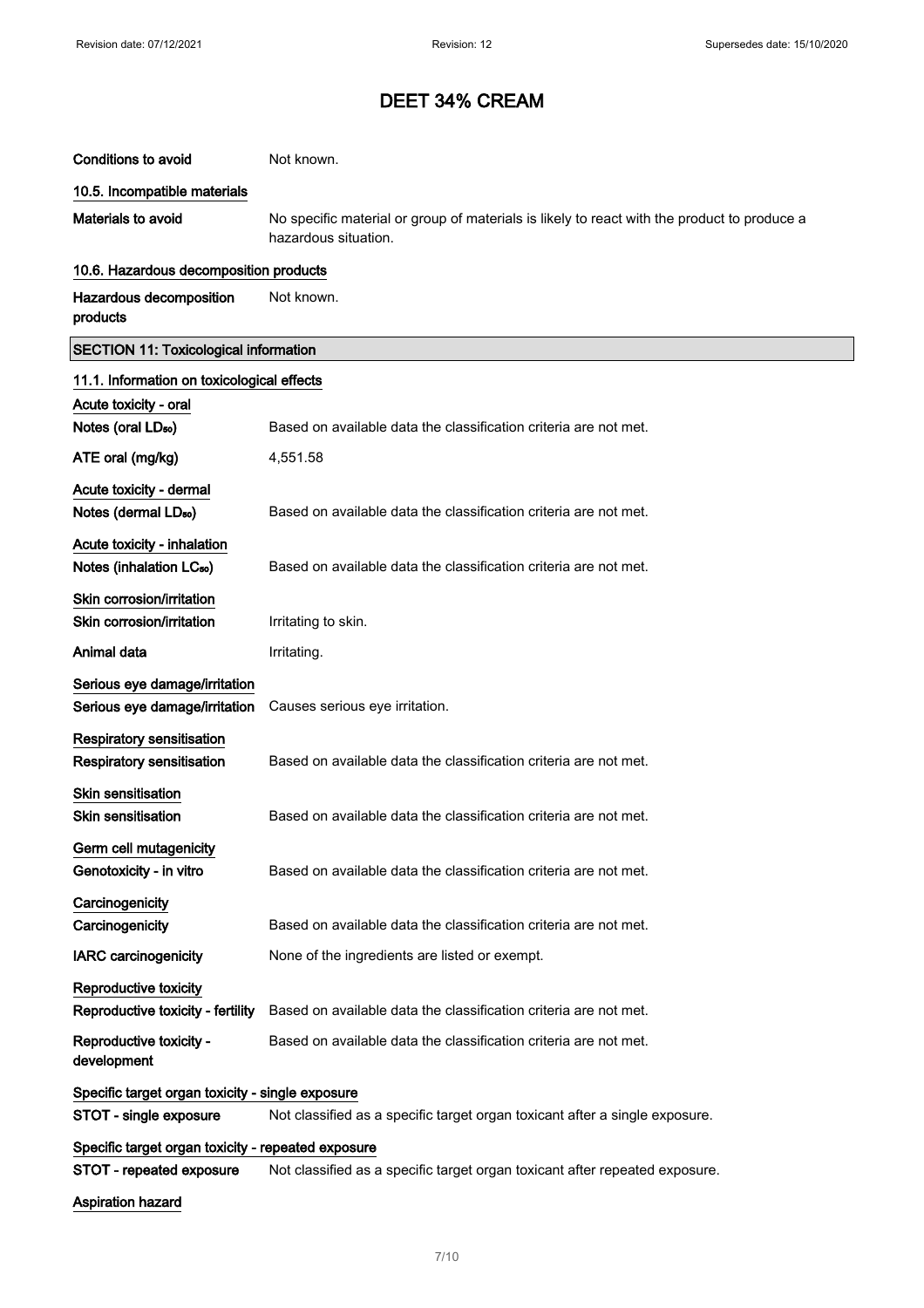| <b>Aspiration hazard</b>                   | Not relevant. Solid.                                                                                                                                                      |  |
|--------------------------------------------|---------------------------------------------------------------------------------------------------------------------------------------------------------------------------|--|
|                                            |                                                                                                                                                                           |  |
| <b>General information</b>                 | The severity of the symptoms described will vary dependent on the concentration and the<br>length of exposure.                                                            |  |
| Inhalation                                 | No specific symptoms known.                                                                                                                                               |  |
| Ingestion                                  | May cause irritation.                                                                                                                                                     |  |
| Skin contact                               | Redness. Irritating to skin.                                                                                                                                              |  |
| Eye contact                                | Irritating to eyes.                                                                                                                                                       |  |
| Route of exposure                          | Ingestion Inhalation Skin and/or eye contact                                                                                                                              |  |
| <b>Target organs</b>                       | No specific target organs known.                                                                                                                                          |  |
| <b>SECTION 12: Ecological information</b>  |                                                                                                                                                                           |  |
| Ecotoxicity                                | Harmful to aquatic life with long lasting effects.                                                                                                                        |  |
| 12.1. Toxicity                             |                                                                                                                                                                           |  |
| 12.2. Persistence and degradability        |                                                                                                                                                                           |  |
| Persistence and degradability Not known.   |                                                                                                                                                                           |  |
| 12.3. Bioaccumulative potential            |                                                                                                                                                                           |  |
| <b>Bioaccumulative potential</b>           | No data available on bioaccumulation.                                                                                                                                     |  |
| <b>Partition coefficient</b>               | No information available.                                                                                                                                                 |  |
| 12.4. Mobility in soil                     |                                                                                                                                                                           |  |
| <b>Mobility</b>                            | Not considered mobile.                                                                                                                                                    |  |
| 12.5. Results of PBT and vPvB assessment   |                                                                                                                                                                           |  |
| 12.6. Other adverse effects                |                                                                                                                                                                           |  |
| Other adverse effects                      | Not known.                                                                                                                                                                |  |
| <b>Toxicity of ingredients</b>             |                                                                                                                                                                           |  |
| <b>SECTION 13: Disposal considerations</b> |                                                                                                                                                                           |  |
| 13.1. Waste treatment methods              |                                                                                                                                                                           |  |
| <b>Disposal methods</b>                    | Dispose of in accordance with applicable regional, national, and local laws and regulations.<br>Dispose of Contaminated packaging as unused product unless fully cleaned. |  |
| <b>SECTION 14: Transport information</b>   |                                                                                                                                                                           |  |
| General                                    | The product is not covered by international regulations on the transport of dangerous goods<br>(IMDG, IATA, ADR/RID).                                                     |  |
| 14.1. UN number                            |                                                                                                                                                                           |  |
| Not applicable.                            |                                                                                                                                                                           |  |
| 14.2. UN proper shipping name              |                                                                                                                                                                           |  |
| Not applicable.                            |                                                                                                                                                                           |  |
| 14.3. Transport hazard class(es)           |                                                                                                                                                                           |  |
| No transport warning sign required.        |                                                                                                                                                                           |  |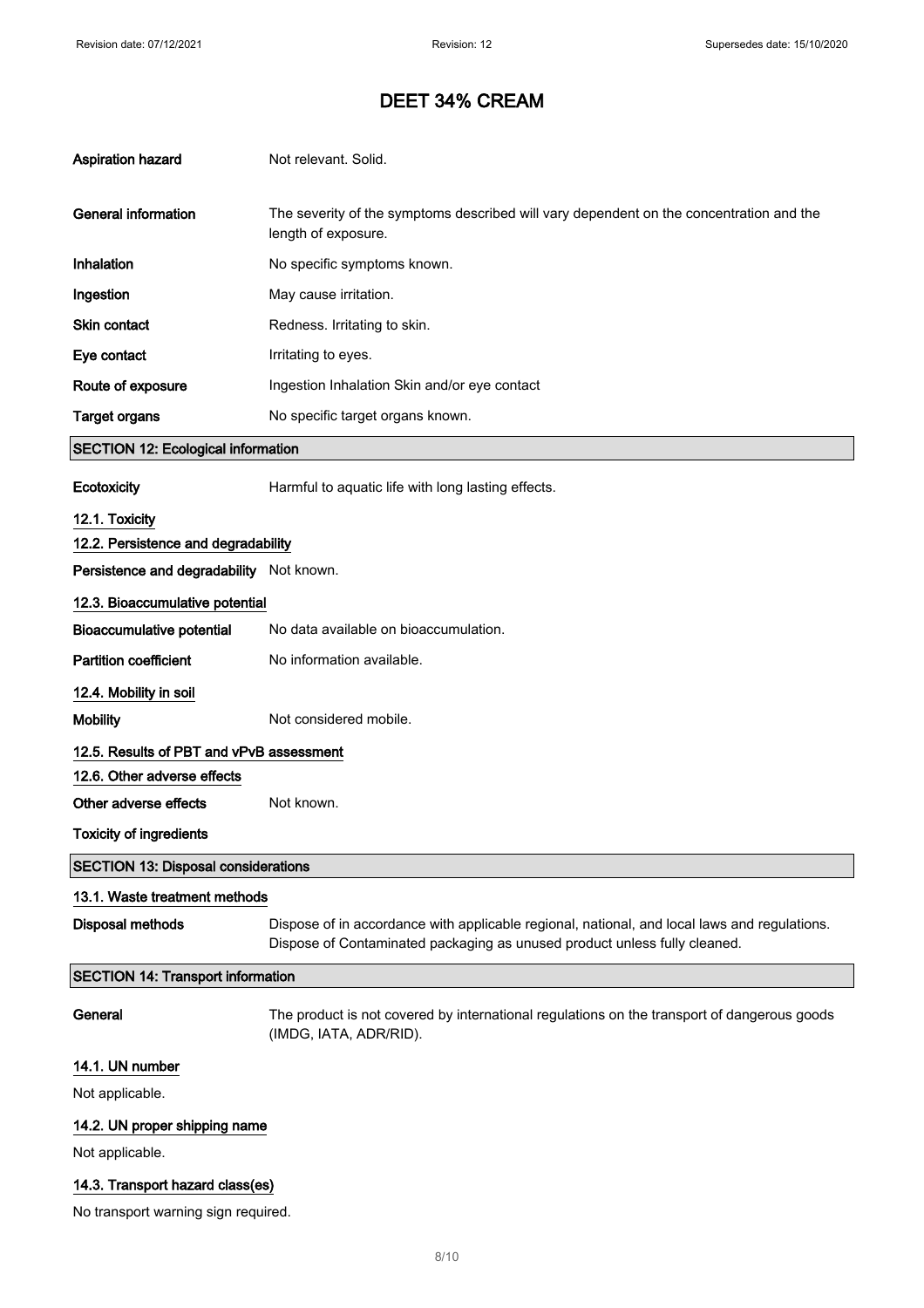### 14.4. Packing group

Not applicable.

### 14.5. Environmental hazards

### Environmentally hazardous substance/marine pollutant No.

### 14.6. Special precautions for user

Not applicable.

### 14.7. Transport in bulk according to Annex II of MARPOL and the IBC Code

## Transport in bulk according to Not applicable. Annex II of MARPOL 73/78 and the IBC Code

#### SECTION 15: Regulatory information

# 15.1. Safety, health and environmental regulations/legislation specific for the substance or mixture

| National regulations | Health and Safety at Work etc. Act 1974 (as amended).<br>The Carriage of Dangerous Goods and Use of Transportable Pressure Equipment<br>Regulations 2009 (SI 2009 No. 1348) (as amended) ["CDG 2009"].<br>EH40/2005 Workplace exposure limits.                                                                                                                                                                                                                       |
|----------------------|----------------------------------------------------------------------------------------------------------------------------------------------------------------------------------------------------------------------------------------------------------------------------------------------------------------------------------------------------------------------------------------------------------------------------------------------------------------------|
| EU legislation       | Regulation (EC) No 1907/2006 of the European Parliament and of the Council of 18<br>December 2006 concerning the Registration, Evaluation, Authorisation and Restriction of<br>Chemicals (REACH) (as amended).<br>Commission Regulation (EU) No 2015/830 of 28 May 2015.<br>Regulation (EC) No 1272/2008 of the European Parliament and of the Council of 16<br>December 2008 on classification, labelling and packaging of substances and mixtures (as<br>amended). |

#### 15.2. Chemical safety assessment

No chemical safety assessment has been carried out.

#### Inventories

### EU - EINECS/ELINCS

None of the ingredients are listed or exempt.

### SECTION 16: Other information